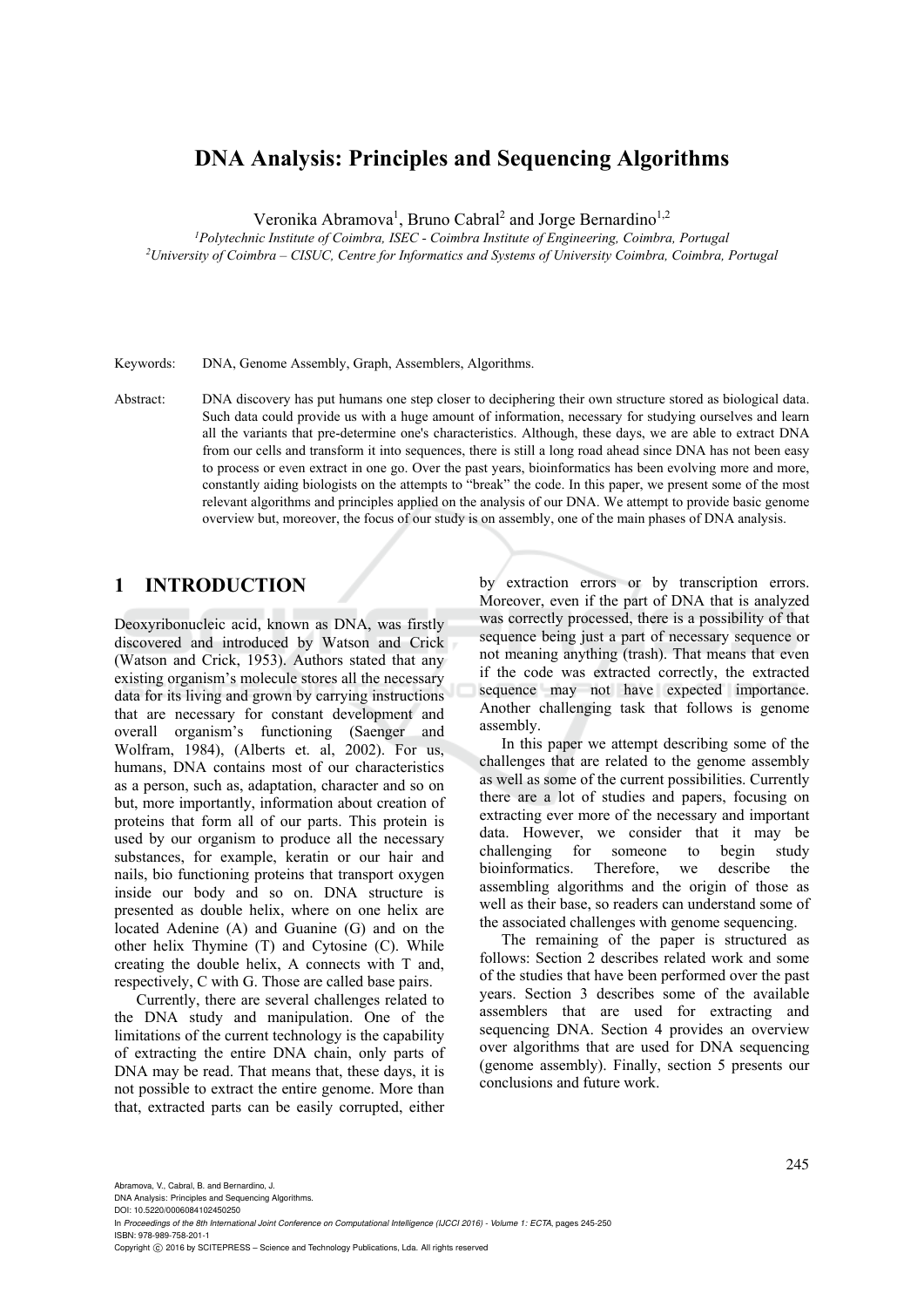### **2 RELATED WORK**

DNA study has been a hardly invested area over the past years and, therefore, there is a lot of data about genetic study and evolution. Munib et al. (2015) present and describe the entire process of shotgun sequence assembly in the realm of high-performance computing. They describe main phases of genome assemble and some of the algorithms that may be used among those phases. Also, Mount (2004) provides an examination of the computational methods needed for analyzing DNA, RNA – structure that DNA is transformed after has been extracted from the nucleus of the cell, and protein data, as well as genomes. Differently, we focus our paper on one specific area, providing more detail, instead of entire process overview. Polyanovsky et al. (2011) present a comparison approach between alignment algorithms. Authors based they work mainly on Polyanovsky et al. (2008), Sunyaev et al. (2004), Domingues et al. (2000) and compared results produced by local and global alignment and concluded that both local and the global alignment algorithms rely on positions and relative lengths of the parts of the sequences that will be aligned and depending of the sequence positioning, global or local algorithms provide better results. Global algorithm proved to that when the core part of one sequence was positioned above the core of the other sequence but when the cores were positioned asymmetrically, the local algorithm was more stable. Posada (2009) describes methods to analyze DNA sequences as well as some available tools that are free to use, describing recognition of similar sequences using BLAST, sequence alignment, DNA compositions and molecular evolution and other. This book is more oriented for biologists that do not have much knowledge about computer science and, moreover, have a bigger biological background that most of computer engineers do not have. Jones and Pavel (2004) provide a large overview over existing algorithms that are used in bioinformatics by presenting the foundations of algorithms, describing principles that drove their design, and their most important results. DNA sequencing challenges and processing are described in El-Metwally et al. (2013), Niedringhaus et al. (2011), Voelkerding et al. (2009), Zhou et al. (2010), Wheeler et al. (2008). Authors describe some of the past and current technologies, solutions for DNA sequencing and available next-generation sequencing (NGS) platforms and their future (Hert et al., 2008). NGS platforms perform sequencing of millions of small fragments of DNA in parallel which means that

millions of small fragments of DNA can be sequenced at the same time, creating a massive pool of data. All the sequence fragments are analysed several times in order to reduce error possibility.

### **3 GENOME ASSEMBLERS**

After years of genome study and research there is a variety of assemblers used to extract and transcript genome. Constant interest and technological evolution have been contributing for different generations of assemblers, attempting to provide better results and surpass each other. The first nextgeneration DNA sequencing machine, the GS20, was introduced to the market by 454 Life Sciences in 2005 (Gilles et al., 2011) That technology was based on a large-scale parallel pyrosequencing system, which relies on fixing DNA fragments to small DNA-capture beads in a water-in-oil emulsion.

While trying to understand what is genome assembling and what its stages are and elements that are take part, one of the first things we hear of is denovo assembly. So what is de-novo how it is important? De-novo is a method of new generation sequencing that attempts to sequence genome without any reference. That means that short reads are not mapped against original sequence (when it is available). On the other hand, reference assembling considers available parts of the sequence (reads) and only considers those that can be mapped into an original sequence. It may be used to assemble genomes of already extinct organisms (Era7, 2016).

One of the first challenges consisted of the extractions of the DNA from the cells. Biological advance and evolution had contributed to this task and currently it is possible to extract DNA. That possibility would provide all of the answers to one's "construction" and allow us to manipulate our own constituent and fight many diseases. DNA structure is presented as double helix, where on one helix are located Adenine (A) and Guanine (G) and on the other helix Thymine (T) and Cytosine (C). While creating the double helix, A connects with T and, respectively, C with G. Those are called base pairs.

After extracting a DNA sequence (input), it is processed by overlapping the extracted sequences. This overlap process is called sequence alignment and it allows creating a larger sequence that contains parts of small pieces. The output of an assembler is generally decomposed into contigs, or contiguous regions of the genome which are nearly completely resolved, and scaffolds, or sets of contigs which are approximately placed and oriented with respect to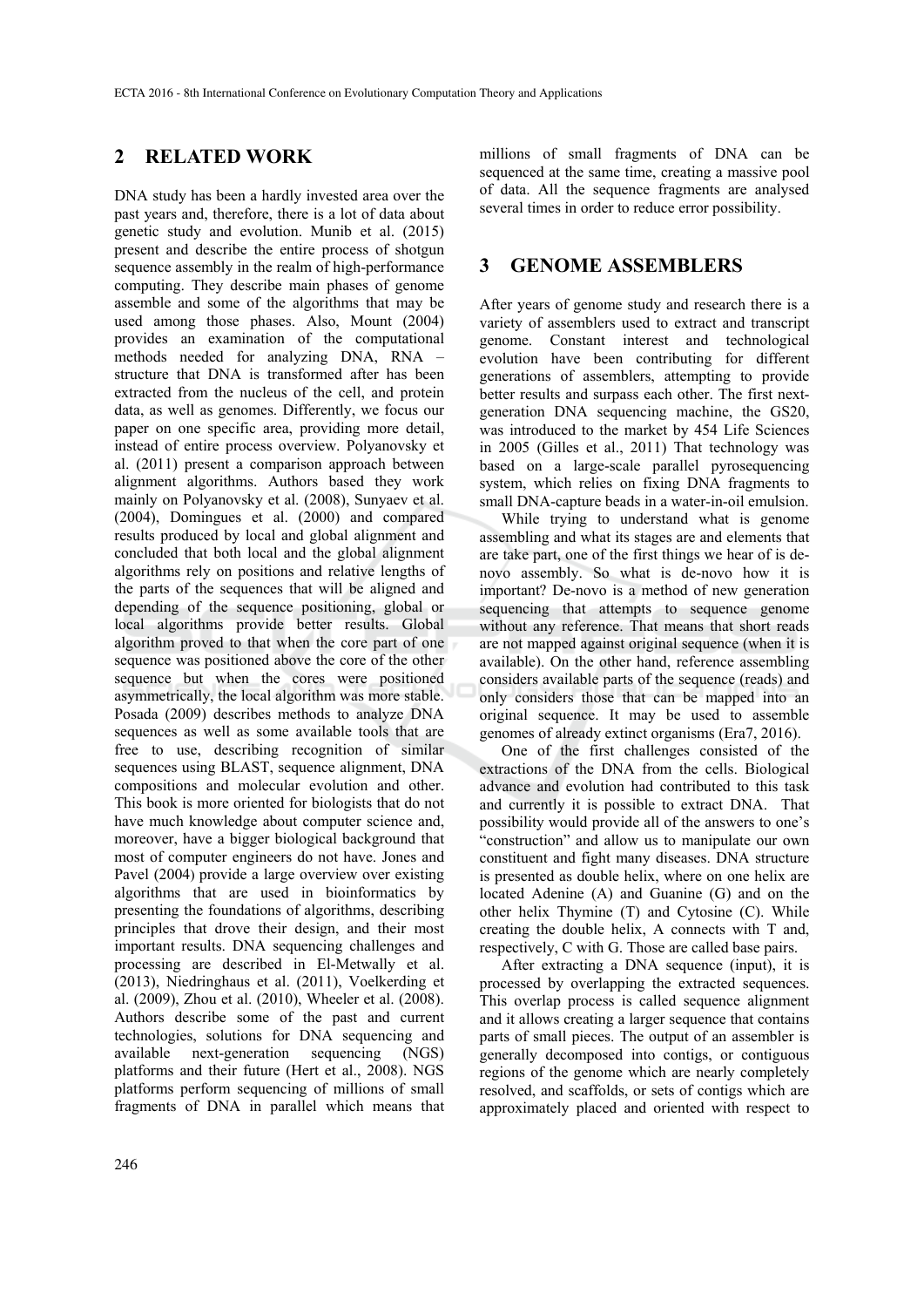each other (Gregory, 2005). Currently DNA sequencing technology allows short reads of 500 and up to 700 nucleotides. This sequences are parts from one complete DNA genome.

Genome assembling from shorter sequences is like reassembling the magazine from the millions of small pieces of each page. In both cases will exist errors. In case of magazine it would be ragged edges that difficult putting pieces together. In case of genome assembly those would be reading errors. More than that, pieces may be lost in both cases and also, in case of DNA, nucleotides may be transcripted incorrectly. Nevertheless, efforts to determine the DNA sequence of organisms have been remarkably successful, even in the face of these difficulties. Salzberg et al. (2011) describe some of the most popular Assemblers.

### **4 ALGORITHMS**

In the 1950s, Seymour Benzer applied graph theory to show that genes are linear (Jones and Pevzner, 2004). Therefore, in this section we will describe some of the most popular algorithms for genome assembly, while most of those being Graph algorithms. Short read assemblers generally use one of two basic algorithms: overlap graphs and de Bruijn graphs. The overlaps between each pair of reads is computed and compiled into a graph, in which each node represents a single sequence read. This algorithm is more computationally intensive than de Bruijn graphs, and most effective in assembling fewer reads with a high degree of overlap (Illumina¸ 2010). De Brujin Graph started from Bridges of Königsberg problem (Compeau et al., 2011). The bridges problem is presented on the Figure 1.



Figure 1: Bridges of Königsberg (Compeau et al.,2011).

The problem statement consisted on passing each bridge only once considering that the islands could only be reached by the bridges and every bridge once accessed must be crossed to its other end. The starting and ending points of the route may or may not be the same. This problem was firstly solved by Leonard Euler, a Swiss mathematician,

physicist, astronomer and logician. At first Euler analysed the problem and decided that it could not be solved (Paoletti, 2011). However, Euler could not just accept that. He decided to create a logical formula for this type of problems. Euler observed that in order to be able to solve this type of problems it would be necessary zero or two nodes with odd degree. This theory was posteriorly proved by Carl Hierholzer. This author stated that in order to be able to solve a graph using Euler's path, each connected node has to have an even degree, except for the starting and terminal nodes (Barnett, 2009). On August 26, 1735, Euler presented a paper containing the solution to the Konigsberg bridge problem. He addressed Bridges of Königsberg, problem as well as provided a general solution where any number of bridges could be used (Hopkins and Wilson, 2004).

In this section we describe some of the basic DNA assembly algorithms and problems that those try to solve.

### **4.1 Shortest Superstring Problem**

Since all the DNA reads are performed as parts, it is necessary to be able to overlap those and create one superstring that would better represent and include considered pieces of sequences. This is important since different sequences may be part of the same superstring. However, this superstring creation may be challenging. As more simplistic approach, superstring could result from complete concatenation of available reads. But this approach would not be very correct. Best superstring created should be the shortest one possible. That would represent the sequence that somehow concatenates available reads but, also, does not contain unnecessary information.

**INPUTS:** Set of sequences.

**OUTPUT:** One sequence that contains all the input sequences while being as short as possible.

In order to be able to create one superstring it is necessary to align input sequences and be able to identify which ones may be same part of different reads. We should be able to define any overlapping regions and after that create one complete sequence. Below we present an example of Shortest Superstring Solution. Given:

**INPUTS:** {00, 01, 10, 11}

**FULL SEQUENCE:** 00011011

#### **SHORTEST SUPERSTRING:**

 <sup>00</sup>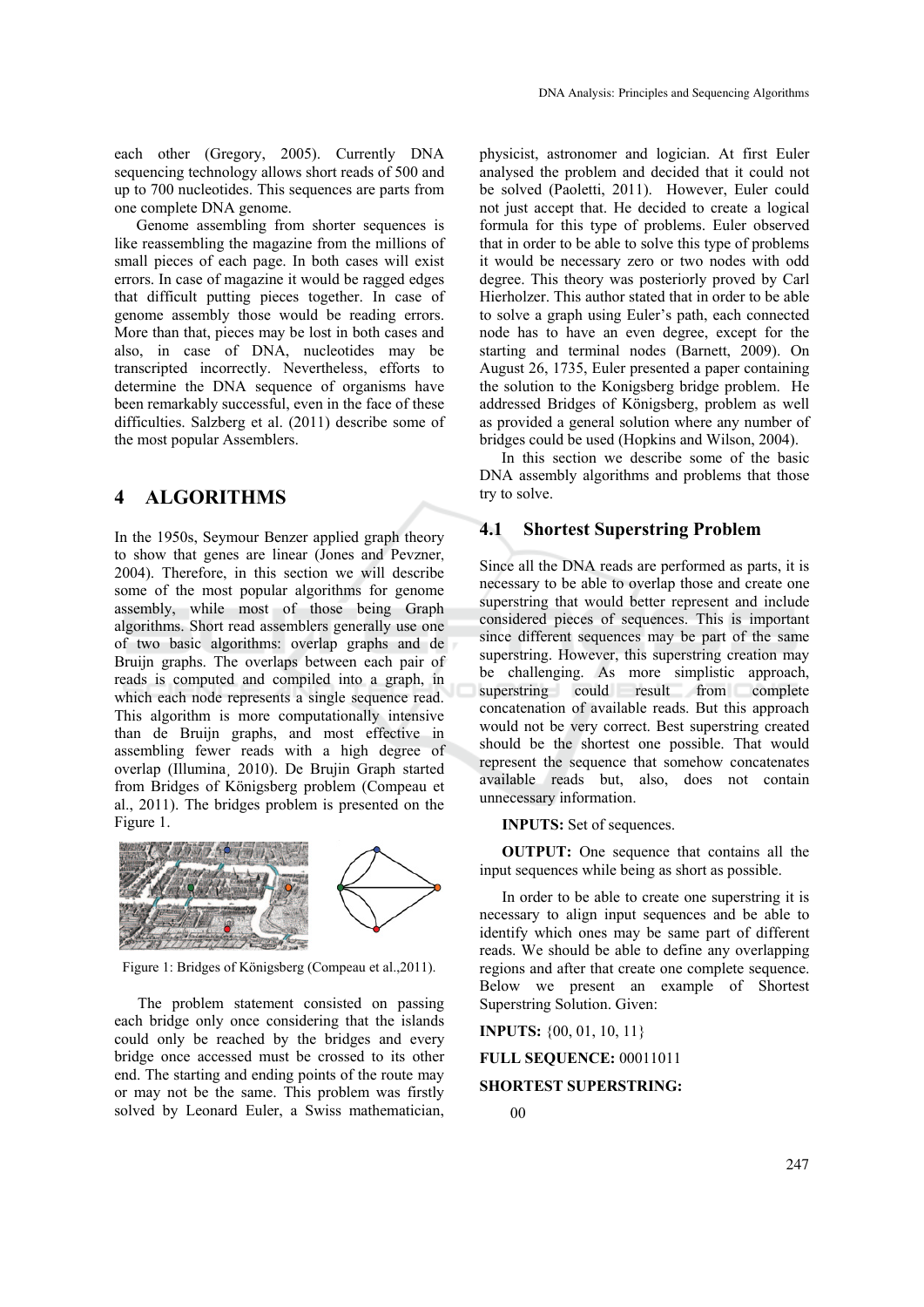01

# 10

### 11

### **001011**

As it is possible to understand, instead of just concatenating all the available stings, in order to solve Shortest Superstring Problem, it is necessary to evaluate all the sequences and find overlaps. After those overlaps are considered, final sequence is shorter than just full sequence concatenation.

As computational approach, in order to solve these problems may be used greedy algorithms (Vazirani¸ 2001). Those algorithms continuously build up the final solution, through interactive cycles. Each cycle the algorithm attempts to find optimal solution. It is important to notice that greedy algorithms are not exhaustive and when the problem has considerable difficulty it may not be possible to obtain the best optimal solution, instead just local maximum. Also, depending on the problem difficulty, those algorithms require a considerable amount of cycles in order to be able to produce optimal solution that may, never less, be local. While applied to the Shortest Superstring Problem, greedy algorithms iterate input sequences and integrate (assemble) those one by one. In the approach presented below the algorithm considers two of the most similar sequences and overlap them, creating just one sequence. After, this sequence will be aligned with the third one and so on, for example:

**INPUT:** {ACTG, CTGA, GACC, TGAC, ACCC}

**STAGE 1 –** consider most similar string ACTG and CTGA

ACTG

$$
CTGA \geq ACTGA
$$

**STAGE 2** – consider most similar ACTGA and TGAC

ACTGA

$$
TGAC \rightarrow ACTGAC
$$

**STAGE 3 –** consider most similar ACTGAC and GACC

ACTGAC

#### GACC -> ACTGACC

**STAGE 4 –** overlap the rest – ACTGACC and ACCC

#### ACTGACC

#### ACCC -> ACTGACCC

#### **OUTPUT:** ACTGACCC

As we can see, in the previous example, greedy algorithm was able to create a shortest superstring with 4 steps. However, the problem presented is very simplistic. In real case scenario, inputs string would have been larger and number of inputs would be bigger. Therefore, it may be difficult for the algorithm to find the best superstring. Also, the algorithm may consider different possibilities of sequences to match, especially at start. This also highly affects the final sequence.

### **4.2 Hamiltonian Path Problem**

Hamiltonian Path in an undirected graph is a path that visits each vertex exactly once. A cycle that uses every vertex in a graph exactly once is called a Hamilton cycle. It is important to notice that in order for Hamiltonian Path to exist, graph edges must be biconnected. That means that two or more vertices of the graph when removed could not disconnect the graph. Problem statement is, as follows:

**INPUT:** Read sequences

**OUTPUT:** Created graph as well as Spectrum S

Available sequences must be connected if there is an overlap. For example, **EXAMPLE AND THE REAL PROPERTY** 

**INPUT:** {ATG, TGG, TGC, GTG, GGC}

 **OUTPUT:** 

$$
ATG \rightarrow TGG
$$
  $TGC \rightarrow GTG$  GGC

#### ATGGCGTGC

In this example there is a possibility of the second path that could be obtained by overlapping sequences in different order (way):

#### **OUTPUT:**



#### ATGCGTGGC

This simple example allows us to create different path by overlapping existing sequences. Due to the nature of the sequences (available nucleotides) there were two possible path to choose from. However, in the more complex problem the solution is not a trivial one.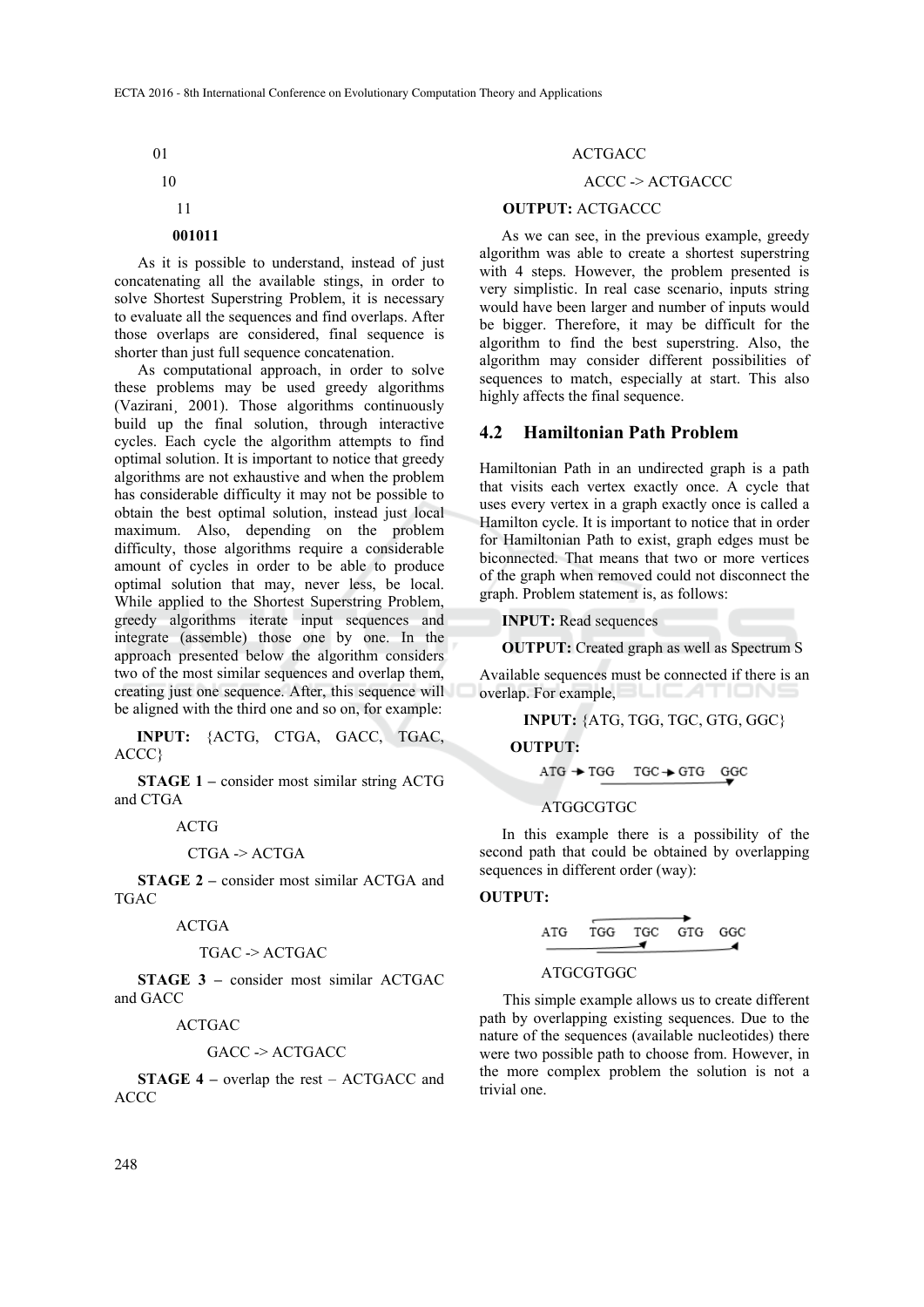As first approach could be used brute-force (exhaustive) search. But, a better approach is presented by Frank Rubin Author proposed an algorithm that divides a complete problem into pieces, each being solved easier than them all together (Rubin, 1974). All the available graphs are divided into three categories: used in path, not used in path and undecided. The functioning of this algorithm (identification and study of small problems) resembles dynamic programming principles, where each stage of the problem (part) is independent from previous stages (Vazirani¸2001).

Also, Michael Held and Richard M. Karp presented their solution using dynamic programming and based on the traveling-salesman problem (Held and Karp, 1962). Traveling-salesman problem is a well knows problem, similarly to the Bridges of Königsberg problem. Salesman must visit each city just once and using shortest route. Therefore, authors provided a solution as cyclic iteration of vertices and verify if there is a possibility of covering a path in set of vertices S. For further vertices the path is evaluated only if it existed in the previous stage.

#### **4.3 Eulerian Path Problem**

Similarly, to the previously stated problem, the purpose of the Eulerian Path is to find a route to visit each node of the graph just once. Euler Circuit is a circuit that uses each vertex of the graph just once. The main difference between Eulerian path and Circuit is that path ends on the different vertex, while circuit represents the complete cycle where it starts and end with the same vertex. Differently from the Hamiltonian Path problem, while working with Eulerian Path, we shall consider more linear traveling approach. That means that sequences are connected linearly  $(v1 \rightarrow v2 \rightarrow ...)$  which not happens in Hamiltonian Path. Moreover, while working with Eulerian path it is necessary to consider the following theorem: "A connected graph is Eulerian if and only if each of its vertices is balanced." (Jones and Pevzner, 2004). Consider that vertex is balanced when indegree = outdegree for presented vertex. In order to create a Eulerian cycle, it is necessary to start drawing path from the arbitrary vertex v and traversing edges that have not already been used. We stop the path when we encounter a vertex with no way out, that is, a vertex whose outgoing edges has already been used in the path.

Below is presented an example of the Eulerian Path problem:

**INPUT:** {ATG, TGG, TGC, GTG, GGC}

#### **STAGE 1:** Create vertices of lengh k-1

$$
\{AT, TG, GG, GC, CG, GT\}
$$



#### ATGGCGTGC

As we have seen in the previous sub-section, there is another path:

#### **OUTPUT:**



In order to solve Eulerian path problems there are two main algorithms: Fleury's algorithm and Cycle finding algorithm. Fleury's algorithm was originally created in 1883 to find Eulerian paths (Fleury, 1883). It proceeds by repeatedly removing edges from the graph in such way, that the graph remains Eulerian. The algorithm starts at a vertex of odd degree, or, if the graph has none, it starts with an arbitrarily chosen vertex. At each step it chooses the next edge in the path to be removed considering that that edge would not disconnect the graph itself (is not a bridge). If there is no such edge algorithm cannot proceed. It then moves to the other endpoint of that vertex and deletes the chosen edge. At the end of the algorithm there are no edges left, and the sequence from which the edges were chosen (removed) forms a Eulerian cycle if the graph has no vertices of odd degree, or a Eulerian trail if there are exactly two vertices of odd degree.

### **5 CONCLUSIONS**

This work provides a basic overview over genome assembly processes and their challenges. We started by describing the overall genome sequencing problem and discussing its relevance. Posteriorly, we portrayed some of the most popular assemblers and their inner workings. Most of the assemblers, including some not mentioned in this work, use de Bruijn graphs for sequence assembling. But,